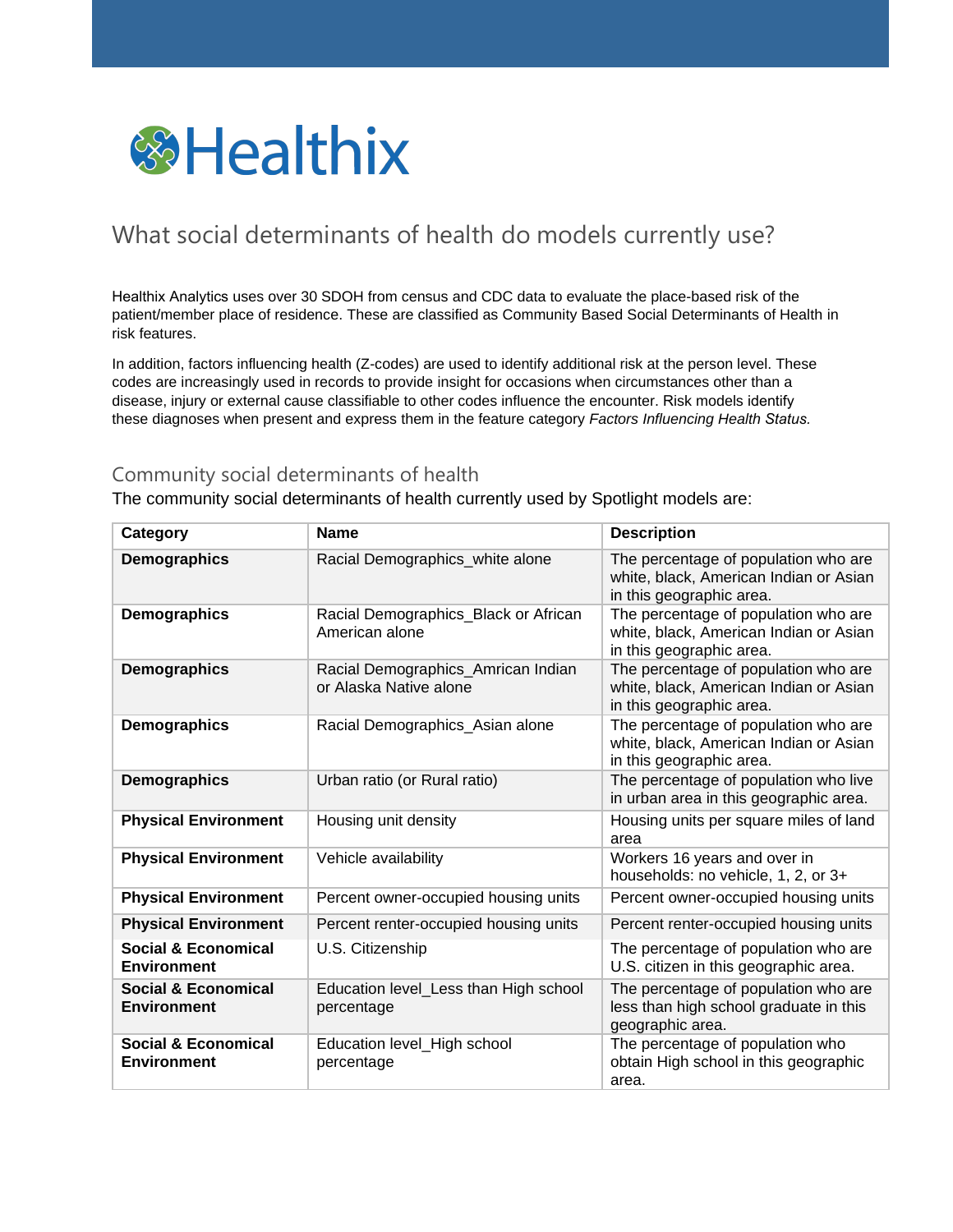| <b>Category</b>                                      | <b>Name</b>                                                       | <b>Description</b>                                                                                                                                                                                                            |
|------------------------------------------------------|-------------------------------------------------------------------|-------------------------------------------------------------------------------------------------------------------------------------------------------------------------------------------------------------------------------|
| <b>Social &amp; Economical</b><br><b>Environment</b> | Education level_College, associate,<br>bachelor percentage        | The percentage of population who<br>obtain bachelor degree or higher in this<br>geographic area.                                                                                                                              |
| <b>Social &amp; Economical</b><br><b>Environment</b> | Education level_Graduate degree<br>percentage                     | The percentage of population who<br>obtain graduate or professional degree<br>in this geographic area.                                                                                                                        |
| <b>Social &amp; Economical</b><br><b>Environment</b> | English proficiency                                               | The percentage of population who<br>speak English "very well" in this<br>geographic area.                                                                                                                                     |
| <b>Social &amp; Economical</b><br><b>Environment</b> | Median household income                                           | The median household income among<br>population who live in this geographic<br>area.                                                                                                                                          |
| <b>Social &amp; Economical</b><br><b>Environment</b> | Unemployment rate                                                 | The share of people (16 years and<br>older) in this geographic area who are<br>not currently employed, seeking work<br>and able to take a job if offered one.                                                                 |
| <b>Social &amp; Economical</b><br><b>Environment</b> | GINI index of income inequality                                   | A measurement of the income<br>distribution of residents in this ZIP<br>codes, which helps define the gap<br>between the rich and the poor, with 0<br>representing perfect equality and 1<br>representing perfect inequality. |
| <b>Social &amp; Economical</b><br><b>Environment</b> | Population density                                                | Persons per square miles of land area                                                                                                                                                                                         |
| <b>Social &amp; Economical</b><br><b>Environment</b> | <b>Percent of Disability</b>                                      | Disability status of the civilian<br>noninstitutionalized population (percent<br>of w/ any disability; percent of no<br>disability).                                                                                          |
| <b>Social &amp; Economical</b><br><b>Environment</b> | Income Assistance                                                 | Living in household with Supplemental<br>Security Income (SSI), cash public<br>assistance income, or Food<br>Stamps/SNAP in the past 12 months                                                                                |
| <b>Social &amp; Economical</b><br><b>Environment</b> | Household with Food Stamp/ SNAP<br>benefits in the past 12 months | <b>Supplemental Nutrition Assistance</b><br>Program (SNAP).                                                                                                                                                                   |
| <b>Social &amp; Economical</b><br><b>Environment</b> | Percent below 100% of Federal Poverty                             | Proportion of residents in the census<br>tract who were living below the US<br>poverty level (i.e., below a specified<br>threshold) within the last 12 months of<br>the survey response                                       |
| <b>Clinical Care / Access</b><br>to Care             | Public health insurance_Medicare                                  | The percentage of population who<br>have public insurance (medicare) in<br>this geographic area.                                                                                                                              |
| <b>Clinical Care / Access</b><br>to Care             | Public health insurance_Medicaid                                  | The percentage of population who<br>have public insurance (medicaid) in<br>this geographic area.                                                                                                                              |
| <b>Clinical Care / Access</b><br>to Care             | Public health insurance VA                                        | The percentage of population who<br>have public insurance (VA) in this<br>geographic area.                                                                                                                                    |
| <b>Clinical Care / Access</b><br>to Care             | Private health insurance_Employ-based                             | The percentage of population who<br>have private insurance (employer-<br>based) in this geographic area.                                                                                                                      |